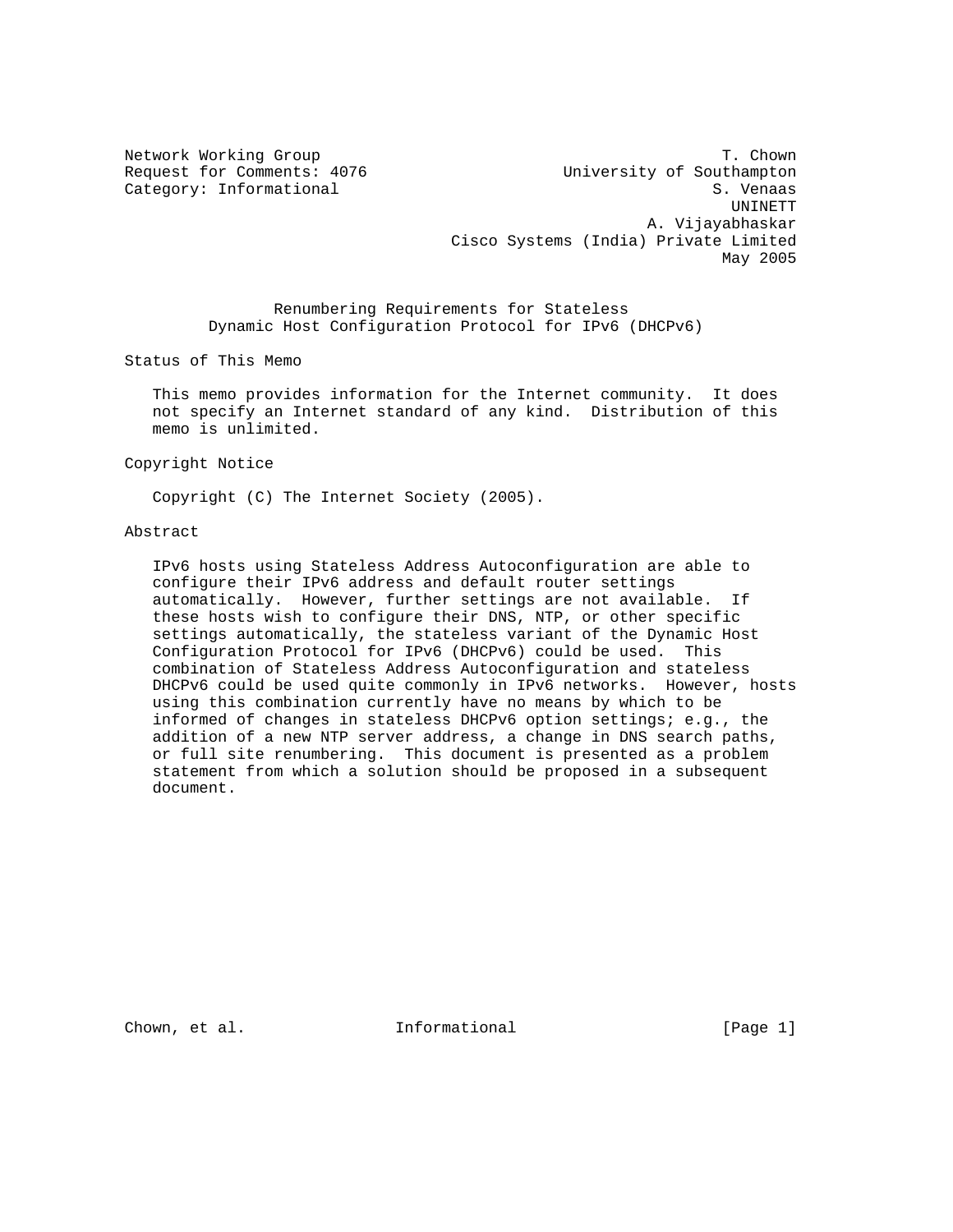Table of Contents

| $2^{\circ}$    |                                             |
|----------------|---------------------------------------------|
| $\mathcal{R}$  |                                             |
|                |                                             |
|                | 3.2. Changes to a DHCPv6-assigned Setting 4 |
| 4 <sub>1</sub> |                                             |
| 5 <sub>1</sub> | Considerations in Choosing a Solution 4     |
| б.             |                                             |
| $7^{\circ}$    |                                             |
| 8.             |                                             |
| 9.             |                                             |
| 1 N            |                                             |
|                |                                             |
|                |                                             |

# 1. Introduction

 IPv6 hosts using Stateless Address Autoconfiguration [2] are able to configure their IPv6 address and default router settings automatically. Although Stateless Address Autoconfiguration for IPv6 allows automatic configuration of these settings, it does not provide a mechanism for additional non IP-address settings to be configured automatically.

 The full version of the Dynamic Host Configuration Protocol for IPv6 (DHCPv6) [3] is designed to provide both stateful address assignment to IPv6 hosts, as well as additional (non IP-address) configuration including DNS, NTP, and other specific settings. A full stateful DHCPv6 server allocates the addresses and maintains the clients' bindings to keep track of client leases.

 If hosts using Stateless Address Autoconfiguration for IPv6 wish to configure their DNS, NTP, or other specific settings automatically, the stateless variant [4] of DHCPv6 could be used. This variant is more lightweight. It does not do address assignment; instead, it only provides additional configuration parameters, such as DNS resolver addresses. It does not maintain dynamic state about the information assigned to clients, and therefore there is no need to maintain dynamic per-client state on the server.

 This combination of Stateless Address Autoconfiguration and stateless DHCPv6 could be used quite commonly in IPv6 networks.

Chown, et al. **Informational** [Page 2]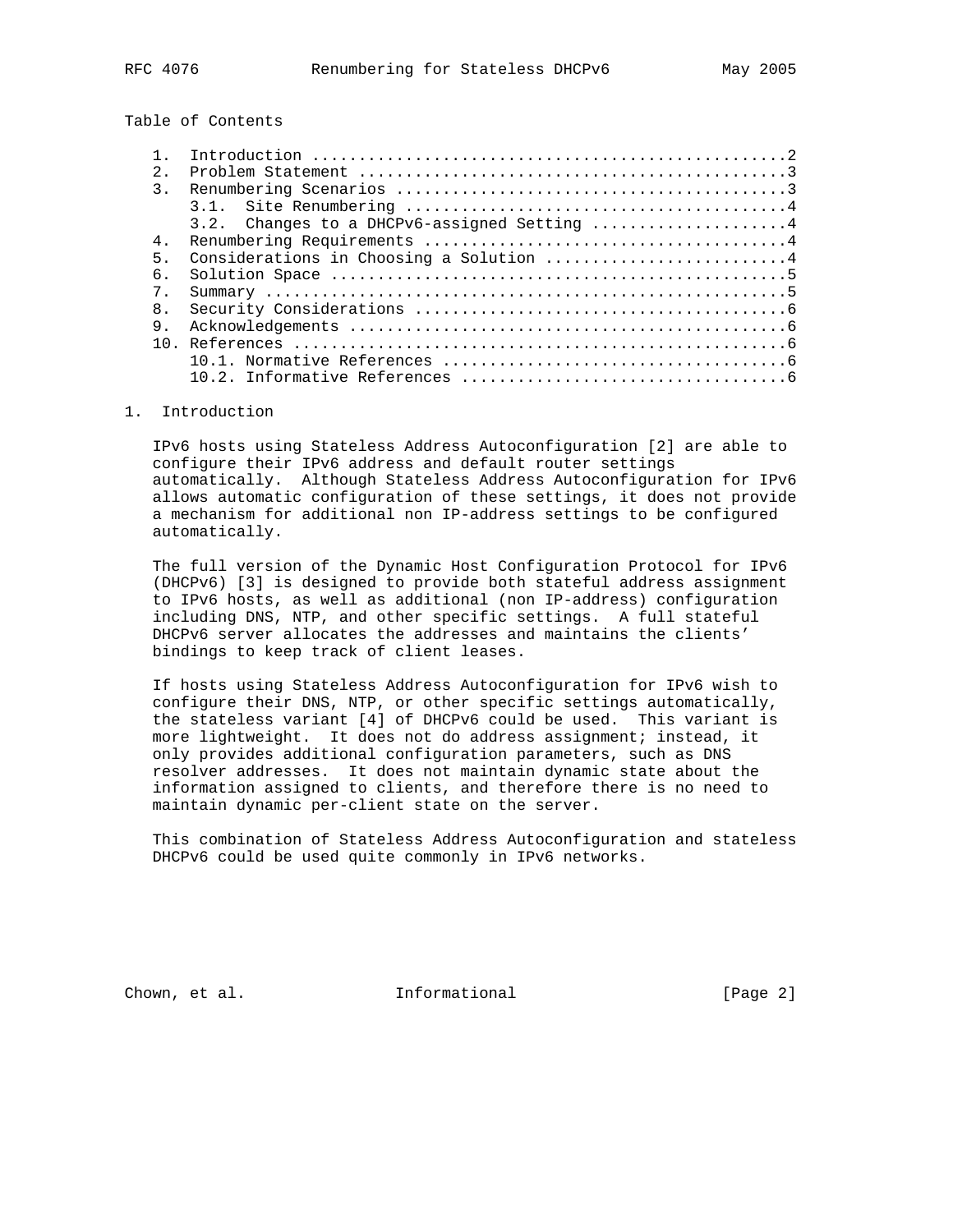2. Problem Statement

 A problem, however, lies in the ability, or lack of ability, of clients using this combination to be informed of (or to deduce) changes in DHCPv6-assigned settings.

 While a DHCPv6 server unicasts Reconfigure messages to individual clients to trigger them to initiate Information-request/reply configuration exchanges to update their configuration settings, the stateless variant of DHCPv6 cannot use the Reconfigure mechanism because it does not maintain a list of IP addresses (leases) to send the unicast messages to. Note that in DHCPv6, Reconfigure messages must be unicast; multicast is not allowed.

Thus, events including the following cannot be handled:

- o Full site renumbering
- o DNS server change of address
- o NTP server change of address
- o A change in DNS search paths

 It would be highly desirable that a host using the combination of Stateless Address Autoconfiguration and stateless DHCPv6 could handle a renumbering or reconfiguration event, whether planned or unplanned by the network administrator.

 Note that the scope of the problem could extend beyond Stateless DHCPv6, since only IP address options have a lifetime; i.e., there is no mechanism even in the full DHCPv6 that "expires" old information or otherwise forces a client to recheck that new/updated information is available. However, with full DHCPv6, a node may learn of updates to non-address options when renewing its address lease.

3. Renumbering Scenarios

 There are two main scenarios for changes to DHCPv6-assigned settings that would require the client to initiate an Information-request/ reply exchange to update the configuration.

Chown, et al. 1nformational 1999 [Page 3]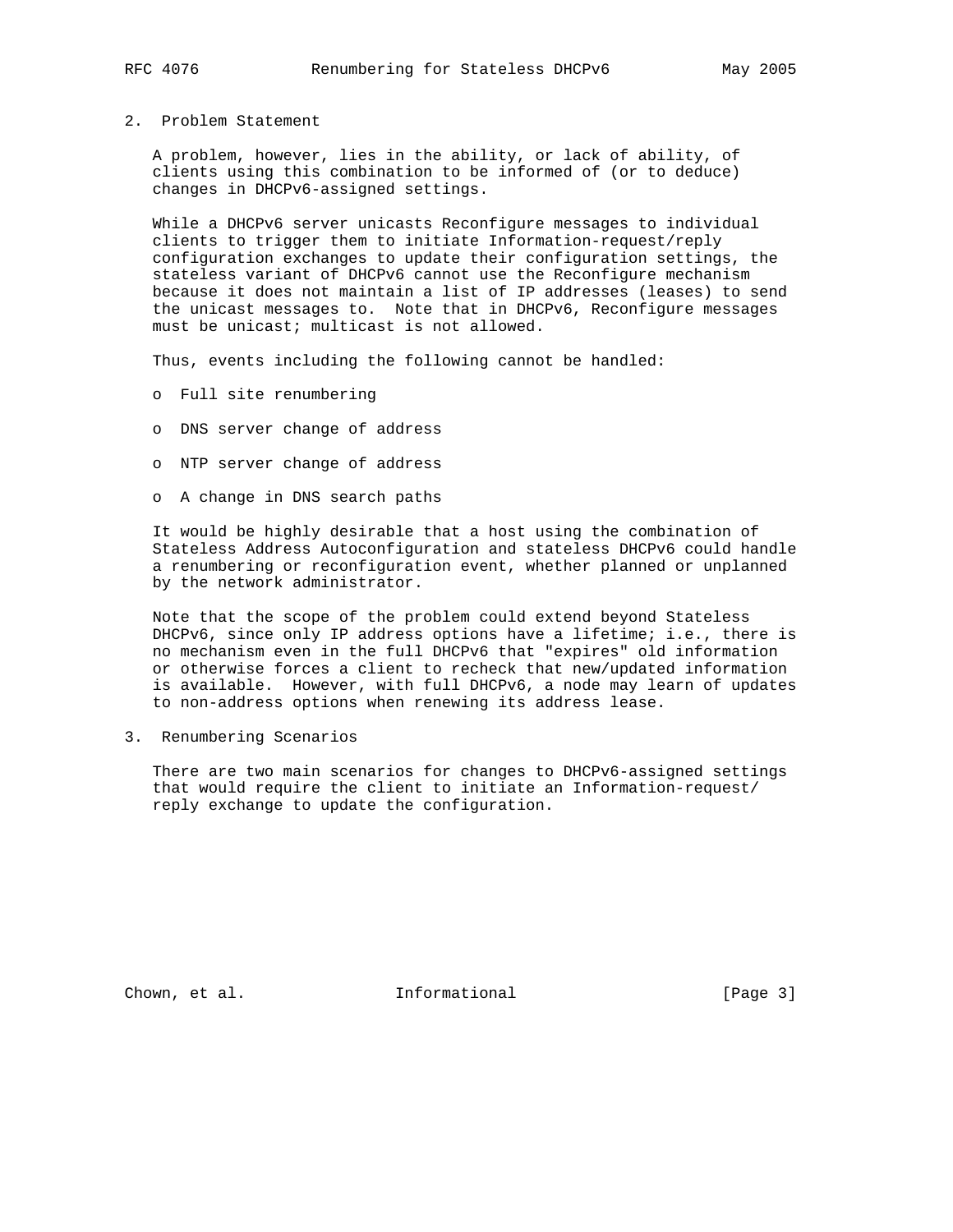## 3.1. Site Renumbering

 One of the fundamental principles of IPv6 is that sites receive their IPv6 address allocations from an ISP using provider-assigned (PA) address space. There is currently no provider-independent (PI) address space in IPv6. Therefore, a site changing its ISP must renumber its network. Any such site renumbering will require hosts to reconfigure both their own address and default router settings and their stateless DHCPv6-assigned settings.

# 3.2. Changes to a DHCPv6-assigned Setting

 An administrator may need to change one or more stateless DHCPv6-assigned settings; e.g., an NTP server, DNS server, or the DNS search path. This may be required if a new, additional DNS server is brought online and is moved to a new network (prefix), or if an existing server is decommissioned or known to be unavailable.

### 4. Renumbering Requirements

 Ideally, any of the above scenarios should be handled automatically by the hosts on the network. For this to be realised, a method is required whereby the hosts are informed that they should request new stateless DHCPv6-assigned setting information.

 The solution to the problem may depend on whether the renumbering or configuration change is planned or unplanned, from the perspective of the network administrator. There is already work underway toward understanding the planned renumbering [5] scenario for IPv6 networks. However, there is currently no mechanism in stateless DHCPv6 for handling planned renumbering events.

5. Considerations in Choosing a Solution

A number of considerations could be listed for a desirable solution:

- o The solution should support planned renumbering; it is desirable that it also supports unplanned renumbering.
- o Security is important. No new security concerns should be introduced to Stateless DHCPv6 by the solution.
- o It must be possible to update options, even if the network is not renumbered.
- o It is desirable to maintain the "stateless" property; i.e., no per-client state should need to be kept in the server.

Chown, et al. 1nformational [Page 4]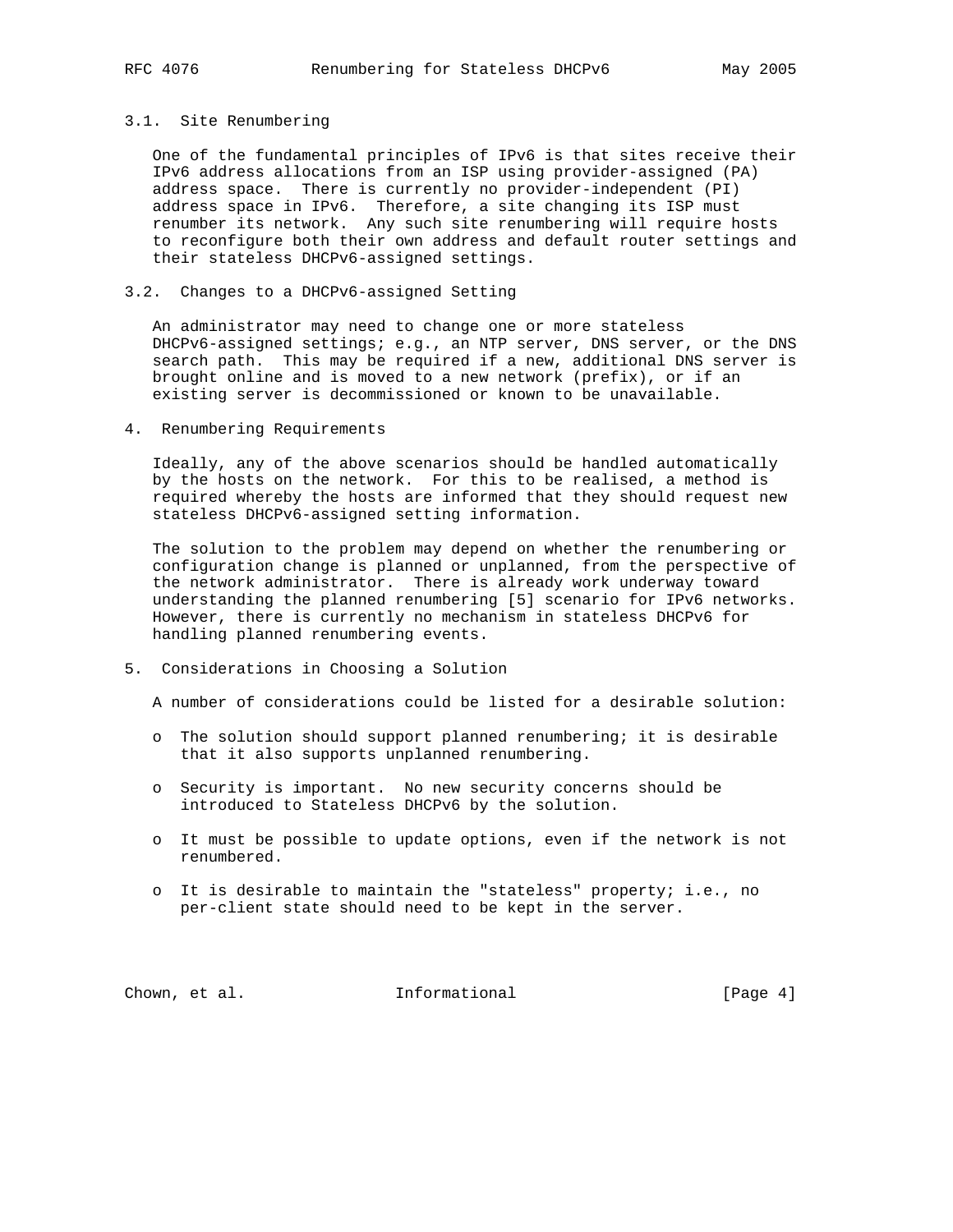# 6. Solution Space

 Solutions should be designed and presented in a separate document. An initial brief set of candidate solutions might include the following:

- o Add a Reconfigure message mechanism that would work in the stateless DHCPv6 environment. This could enable planned or unplanned events, but may require a multicast mechanism in order to be realised.
- o Convey a valid lifetime timer to clients for stateless DHCPv6 assigned settings. This could primarily enable planned events, but with a small time-out it could handle unplanned events to some extent at the expense of the additional request traffic. The selection of recommended lifetime values/ranges would be the subject of future work.
- o Use some form of Router Advertisement (RA) [1] as a hint to request new stateless DHCPv6-assigned settings. Using only an observed new RA prefix as a hint to re-request settings would not handle changes that are purely to NTP, DNS, or other options. Other possible means of detection of network (re)attachment could also be used as cues (e.g., see Goals of Detecting Network Attachment (DNA) in IPv6 [6]).
- o Change the semantics of the 'O' flag in RAs [2] so that toggling its value may trigger an Information-request message.

 There will also be conditions under which a client should send an Information-request, such as reconnection to a link. Recommendations for these cases are outside the scope of this document, but we expect ongoing work in the DNA WG (as scoped in Goals of Detecting Network Attachment (DNA) in IPv6 [6]) to yield recommendations.

7. Summary

 This document presents a problem statement for how IPv6 hosts that use the combination of Stateless Address Autoconfiguration and stateless DHCPv6 may be informed of renumbering events or other changes to the settings that they originally learned through stateless DHCPv6. A short list of candidate solutions is presented, which the authors hope will be expanded upon in subsequent documents.

Chown, et al. 100 Informational 100 [Page 5]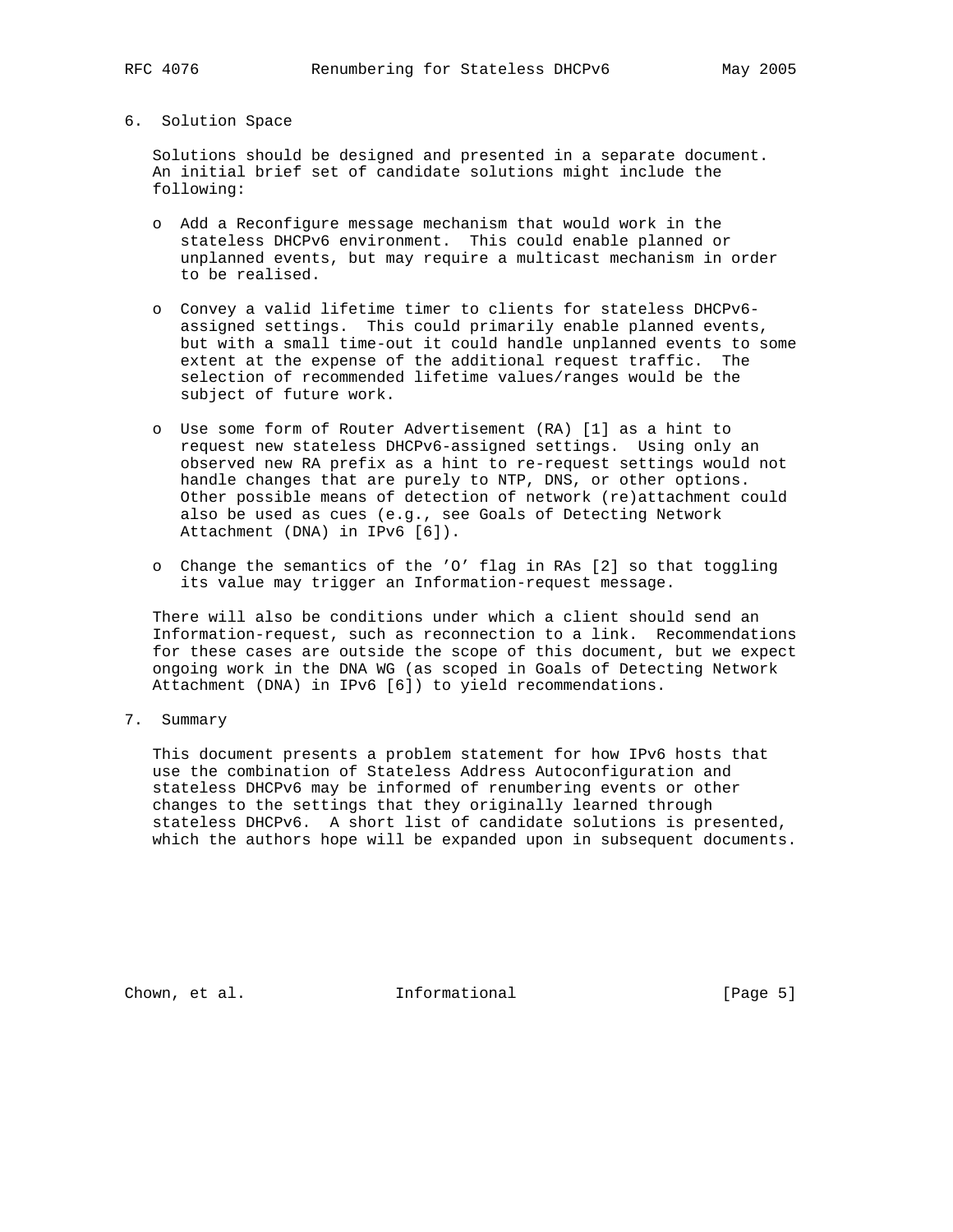## 8. Security Considerations

 There are no security considerations in this problem statement per se. However, whatever mechanism is designed or chosen to address this problem should avoid introducing new security concerns for (stateless) DHCPv6.

 The issues of maintaining appropriate security through a renumbering event are outside the scope of this document (if specific servers within the network are being added or removed, firewall configurations and ACLs, for example, will need to reflect this). However, this is an important area for further work.

9. Acknowledgements

 The authors would like to thank Ralph Droms, Bernie Volz, and other individuals on the DHC mail list for their comments on this document, as well as colleagues on the 6NET project. We also thank the review comments, particularly those from Thomas Narten.

10. References

# 10.1. Normative References

- [1] Narten, T., Nordmark, E., and W. Simpson, "Neighbor Discovery for IP Version 6 (IPv6)", RFC 2461, December 1998.
- [2] Thomson, S. and T. Narten, "IPv6 Stateless Address Autoconfiguration", RFC 2462, December 1998.
- [3] Droms, R., Bound, J., Volz, B., Lemon, T., Perkins, C., and M. Carney, "Dynamic Host Configuration Protocol for IPv6 (DHCPv6)", RFC 3315, July 2003.
- [4] Droms, R., "Stateless Dynamic Host Configuration Protocol (DHCP) Service for IPv6", RFC 3736, April 2004.

# 10.2. Informative References

- [5] Baker, F., Lear, E. and R. Droms, "Procedures for Renumbering an IPv6 Network without a Flag Day", Work in Progress, July 2004.
- [6] Choi, J., "Goals of Detecting Network Attachment (DNA) in IPv6", Work in Progress, October 2004.

Chown, et al. **Informational** [Page 6]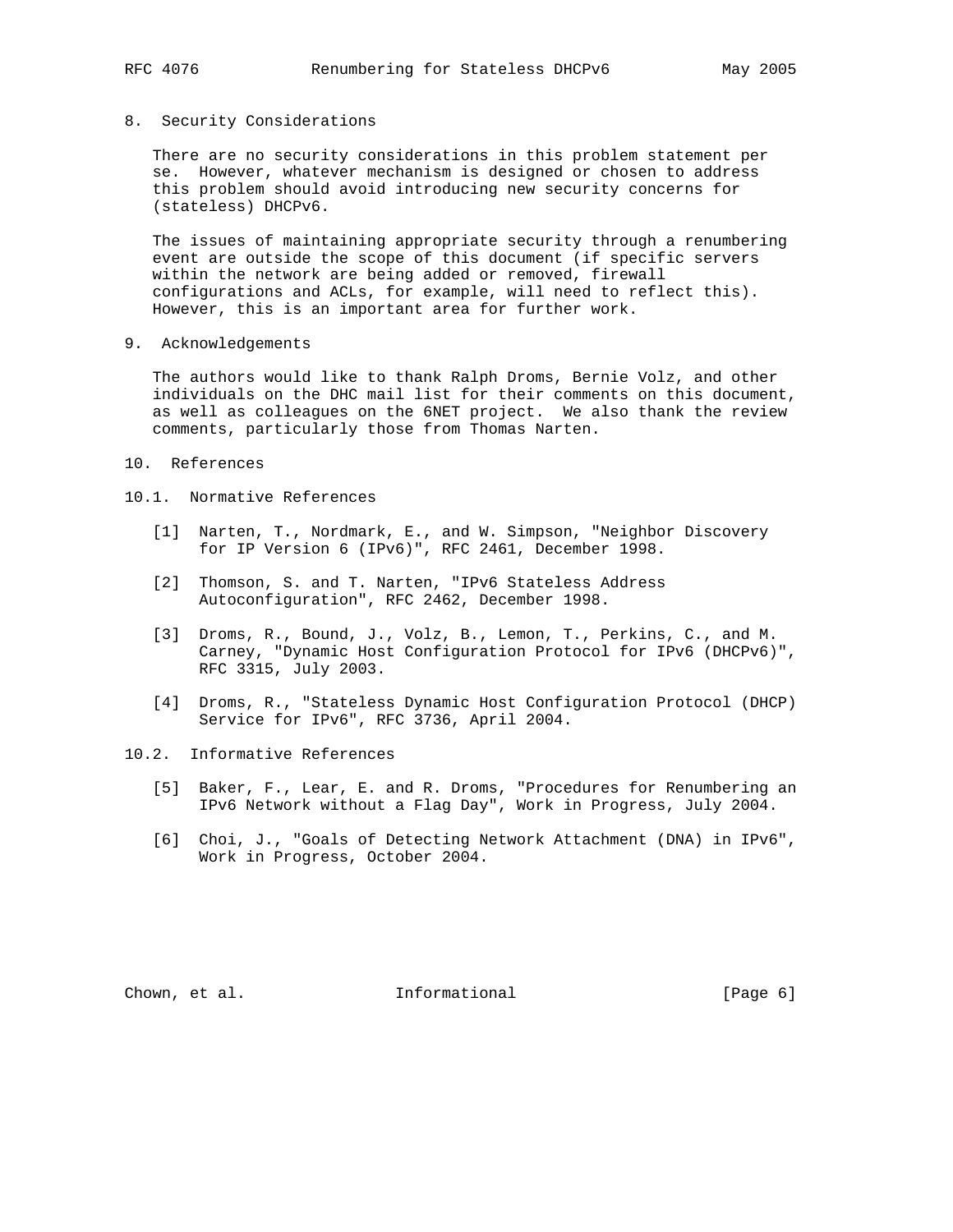Authors' Addresses

 Tim Chown University of Southampton School of Electronics and Computer Science Southampton, Hampshire SO17 1BJ United Kingdom

EMail: tjc@ecs.soton.ac.uk

 Stig Venaas UNINETT Trondheim NO 7465 Norway

EMail: venaas@uninett.no

 Vijayabhaskar A Kalusivalingam Cisco Systems (India) Private Limited 9, Brunton Road Bangalore 560025 India

EMail: vibhaska@cisco.com

Chown, et al. 1000 Informational 1000 [Page 7]